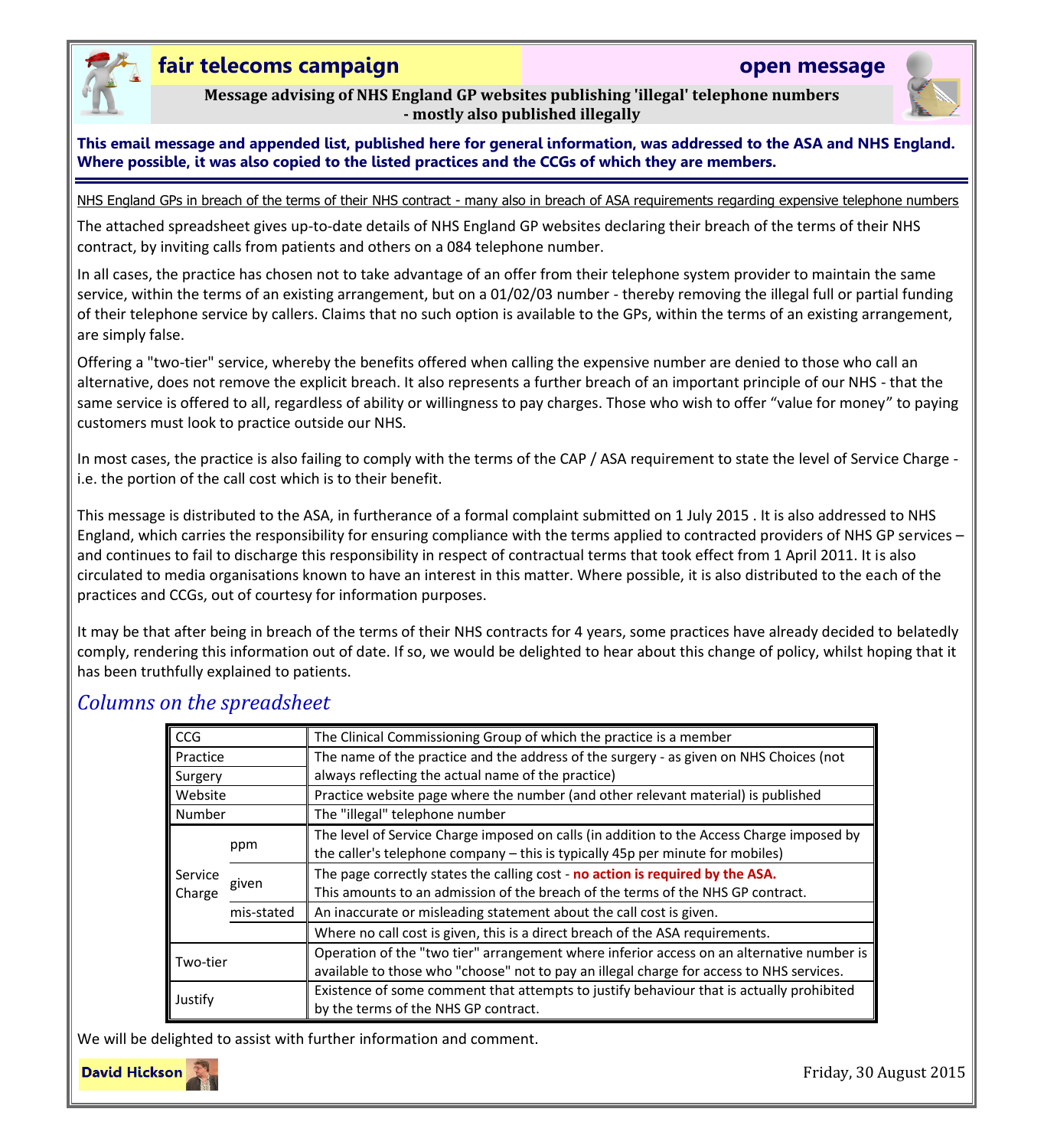| CCG                                                                                               | Practice                            | Surgery                                                                                  | Number        | Web page     |                | Service Charge            | Two-tier Justify          |   |
|---------------------------------------------------------------------------------------------------|-------------------------------------|------------------------------------------------------------------------------------------|---------------|--------------|----------------|---------------------------|---------------------------|---|
| The version of the list as given below is updated to reflect the position as at 11 September 2015 |                                     |                                                                                          |               |              |                | ppm given mis-stated      |                           |   |
|                                                                                                   |                                     |                                                                                          |               |              |                |                           |                           |   |
| <b>Greater Preston</b>                                                                            | <b>Briarwood Medical Centre</b>     | 514 Blackpool Road, Ashton, Preston, Lancashire PR2 1HY                                  | 0844 477 3038 | http://www.  | $\overline{7}$ | $\boldsymbol{\mathsf{x}}$ | $\boldsymbol{\mathsf{x}}$ |   |
| Heywood, Middleton And Rochdale                                                                   | Yorkshire Street Surgery            | 190 Yorkshire Street, Rochdale OL16 2DN                                                  | 0844 477 8578 | http://www   | $\overline{ }$ |                           | $\boldsymbol{\mathsf{X}}$ |   |
| Wigan Borough                                                                                     | Dr D G BRODIE & Partners            | 109 Ladies Lane, Hindley, Wigan, Lancs WN2 2QG                                           | 0844 477 1844 | http://www   | $\overline{7}$ |                           |                           |   |
| Wigan Borough                                                                                     | Pemberton Surgery                   | Sherwood Drive, Wigan WN5 9QX                                                            | 0844 477 9459 | http://www   | 7              |                           |                           |   |
| North Manchester                                                                                  | Valentine Medical Centre            | 2 Smethurst Street, Blackley, Manchester M9 8PP                                          | 0844 815 1573 | http://www   | $\overline{7}$ |                           | $\boldsymbol{\mathsf{X}}$ |   |
| South Manchester                                                                                  | Al-Shifa Medical Centre             | 6 Copson Street, Withington, Manchester M20 3HE                                          | 0844 387 8505 | http://www   | 6              |                           |                           |   |
| Trafford                                                                                          | Dr S Kaur                           | The Surgery, 109 Ayres Road, Old Trafford, Manchester M16 7GS                            | 0844 387 9595 | http://www   | 6              | $\boldsymbol{\mathsf{x}}$ |                           |   |
| Warrington                                                                                        | Dr R Jain                           | 12 Lindi Avenue, Grappenhall, Warrington, Cheshire WA4 2SJ                               | 0844 387 8680 | http://www   | 6              |                           | $\boldsymbol{\mathsf{X}}$ |   |
| Warrington                                                                                        | Dr R Jain                           | 5 Hatton Lane, Stretton, Warrington, Cheshrie WA4 4NE                                    | 0844 387 8680 | http://www   | 6              |                           | $\boldsymbol{\mathsf{X}}$ |   |
| <b>Eastern Cheshire</b>                                                                           | <b>Wilmslow Health Centre</b>       | Chapel Lane, Wilmslow, Cheshire SK9 5HX                                                  | 0843 290 9209 | http://www   | 7              |                           | $\boldsymbol{\mathsf{X}}$ | X |
| Eastern Cheshire                                                                                  | Dr Maxwell D A & Partners           | Waterhouse Surgery, Wellington Road, Bollington, Macclesfield, Cheshire SK10 5JH         | 0844 387 8481 | http://www   | $\mathsf{6}$   |                           | $\boldsymbol{\mathsf{x}}$ |   |
| Wirral                                                                                            | FENDER WAY HEALTH CENTRE            | Fender Way, Prenton, Wirral, Merseyside CH43 9QS                                         | 0844 387 8232 | http://www   | 6              |                           | $\boldsymbol{\mathsf{X}}$ | X |
| Leeds West                                                                                        | Dr Watson D L & Partners            | Hyde Park Surgery, Woodsley Road, Leeds, Leeds LS6 1SG                                   | 0844 375 6070 | http://www   | $\overline{7}$ |                           | $\boldsymbol{\mathsf{x}}$ |   |
| <b>Bradford City</b>                                                                              | <b>Grange Medical Centre</b>        | Dr Irshad Khan, Dr Naheed Khan & Dr Syed Zaidi, 1 Horton Grange Road, Bradford BD7 3AH   | 0844 477 2494 | http://www   | $\overline{7}$ | X                         | $\boldsymbol{\mathsf{x}}$ |   |
| <b>Bradford City</b>                                                                              | Oak Lane Surgery                    | Dr Irshad Khan, Dr Naheed Khan & Dr Syed Zaidi, 50 Heaton Road, Bradford BD8 8RA         | 0844 477 2495 | http://www   | $\overline{7}$ | $\mathsf{x}$              | $\boldsymbol{\mathsf{x}}$ |   |
| Wakefield                                                                                         | King Street Health Centre           | King Street Equitable Access Centre, Coronation House, 47 King Street, Wakefield WF1 2SN | 0845 121 1023 | http://www   | $\overline{2}$ |                           | $\boldsymbol{\mathsf{X}}$ |   |
| Greater Huddersfield                                                                              | <b>Lindley Group Practice</b>       | 62 Acre Street, Lindley, Huddersfield HD3 3DY                                            | 0844 387 8342 | http://www   | 6              | $\boldsymbol{\mathsf{x}}$ | $\boldsymbol{\mathsf{x}}$ |   |
| Greater Huddersfield                                                                              | <b>Elmwood Health Centre</b>        | Huddersfield Road, Thongsbridge, Holmfirth, W Yorkshire HD9 3TR                          | 0844 477 1722 | http://www   | $\overline{7}$ |                           | $\boldsymbol{\mathsf{x}}$ | X |
| Greater Huddersfield                                                                              | <b>Bradford Road Medical Centre</b> | 93 Bradford Road, Huddersfield, W Yorkshire HD1 6DZ                                      | 0844 477 8602 | http://www   | $\overline{7}$ |                           | $\boldsymbol{\mathsf{x}}$ |   |
| Greater Huddersfield                                                                              | <b>Brook Street Surgery</b>         | Brook Street, Thornton Lodge, Huddersfield, Huddersfield HD1 3JW                         | 0844 477 8602 | http://www   | $\overline{7}$ |                           | $\boldsymbol{\mathsf{x}}$ |   |
| Doncaster                                                                                         | The Burns Medical Practice          | 4 Albion Place, Bennetthorpe, Doncaster DN1 2EG                                          | 0844 414 0726 | http://www   | $\overline{7}$ |                           | $\boldsymbol{\mathsf{x}}$ |   |
| Doncaster                                                                                         | The Burns Medical Practice          | Goodison Boulevard, Cantley, Doncaster DN4 6NJ                                           | 0844 414 0726 | http://www   | $\overline{7}$ |                           | $\boldsymbol{\mathsf{x}}$ |   |
| Rotherham                                                                                         | <b>Canklow Road Surgery</b>         | 245-247 Canklow Road, Rotherham, S Yorkshire S60 2JH                                     | 0845 122 1547 | http://www   | $\overline{2}$ |                           | $\mathbf{x}$              |   |
| Rotherham                                                                                         | <b>Clifton Medical Centre</b>       | Doncaster Gate, Rotherham, S Yorkshire S65 1DA                                           | 0844 477 3622 | http://www   | $\overline{7}$ |                           | $\mathbf{x}$              |   |
| Sheffield                                                                                         | <b>Barnsley Road Surgery</b>        | 899 Barnsley Road, Sheffield S5 0QJ                                                      | 0844 576 9269 | http://www   | $\overline{7}$ | $\boldsymbol{\mathsf{X}}$ |                           |   |
| Sheffield                                                                                         | Clover Group - Highgate Surgery     | Highgate, Tinsley, Sheffield S9 1WN                                                      | 0845 122 2249 | http://shsc. | $\overline{2}$ | $\mathsf{x}$              |                           |   |
| Sheffield                                                                                         | <b>Totley Rise Medical Centre</b>   | 96 Baslow Road, Sheffield S17 4DL                                                        | 0845 127 7223 | http://www   | $\overline{2}$ |                           |                           |   |
| South West Lincolnshire                                                                           | Dr Parkin And Partners              | The Surgery, 15 St Peters Hill, Grantham, Lincs NG31 6QA                                 | 0844 477 3612 | http://www   | $\overline{7}$ | $\boldsymbol{\mathsf{X}}$ |                           |   |
| Southern Derbyshire                                                                               | <b>Alvaston Medical Centre</b>      | 14 Boulton Lane, Alvaston, Derby DE24 0GE                                                | 0844 499 4770 | http://www   | $\overline{7}$ |                           |                           |   |
| West Leicestershire                                                                               | <b>Pinfold Medical Practice</b>     | The Health Centre, Pinfold Gate, Loughborough, Leics LE11 1DQ                            | 0844 477 1881 | http://www.  |                |                           | X                         |   |
| West Leicestershire                                                                               | Charnwood Medical Group             | Forest Edge Medical Centre, Old Ashby Road, Loughborough, Leicestershire LE11 4PQ        | 0844 576 9811 | http://www   | $\overline{7}$ | X                         | $\boldsymbol{\mathsf{X}}$ |   |
| West Leicestershire                                                                               | Charnwood Medical Group             | Rosebery Medical Centre, Rosebery Street, Loughborough, Leicestershire LE11 5DX          | 0844 576 9811 | http://www   | $\overline{7}$ | $\boldsymbol{\mathsf{X}}$ | $\boldsymbol{\mathsf{x}}$ |   |
| West Leicestershire                                                                               | Charnwood Medical Group             | Outwoods medical Centre, 4 Beaumont Road, Loughborough, Leicestershire LE11 2JB          | 0844 576 9811 | http://www   | $\overline{7}$ | $\mathsf{x}$              | $\boldsymbol{\mathsf{x}}$ |   |
| Leicester City                                                                                    | Pasley Road Health Centre           | Dr G Singh, Pasley Road Health Centre, Pasley Road, Leicester LE2 9BU                    | 0844 477 3414 | http://www   | $\overline{7}$ |                           |                           |   |
| Walsall                                                                                           | <b>EDNAM HOUSE</b>                  | Gomer Street, Willenhall, West Midlands WV13 2DR                                         | 0845 711 1110 | http://www   | -5             | $\mathsf{x}$              |                           |   |
| <b>Birmingham Crosscity</b>                                                                       | <b>Park Medical Centre</b>          | 691 Coventry Road, Small Heath, Birmingham B10 OJL                                       | 0845 124 3777 | http://www   | $\overline{2}$ |                           | $\mathsf{x}$              |   |
| <b>Birmingham Crosscity</b>                                                                       | Dr Saikia-Varman N & Dr Lavin I     | Bromford Medical Centre, 1 Warstone Tower, Bromford Drive, Birmingham B36 8TU            | 0845 675 0578 | http://bhan  | $\overline{2}$ |                           |                           |   |
| <b>Birmingham Crosscity</b>                                                                       | Dr Saikia-Varman N & Dr Lavin I     | Church Lane Medical Centre, 111 Church Lane, Stechford, Birmingham B33 9EJ               | 0845 675 0579 | http://bhai  | $\overline{2}$ |                           |                           |   |
|                                                                                                   |                                     |                                                                                          | 0844 387 8760 | http://www   | 6              | $\boldsymbol{\mathsf{x}}$ |                           |   |
| Dudley                                                                                            | <b>Withymoor Surgery</b>            | AW Surgeries, Squires Court, Brierley Hill, West Midlands DY5 3RJ                        |               | http://www   | 6              |                           | $\mathsf{x}$              |   |
| Dudley                                                                                            | Albion House Surgery                | Albion Street, Brierley Hill, West Midlands DY5 3EE                                      | 0844 387 8760 | http://www   |                |                           |                           |   |
| Birmingham South & Central                                                                        | Drs Abdel-Malek G T & Matta I Y A   | St George's Medical Centre, 119 School Road, Moseley, Birmingham B13 9TX                 | 0845 675 0572 |              | $\overline{2}$ | $\boldsymbol{\mathsf{x}}$ |                           |   |
| Cambridgeshire & Peterborough                                                                     | Eaton Socon Health Centre, St Neots | 274 Great North Road, Eaton Socon, St Neots, Cambs PE19 8BB                              | 0844 477 1802 | http://www.  | $\overline{7}$ | X                         | x                         |   |